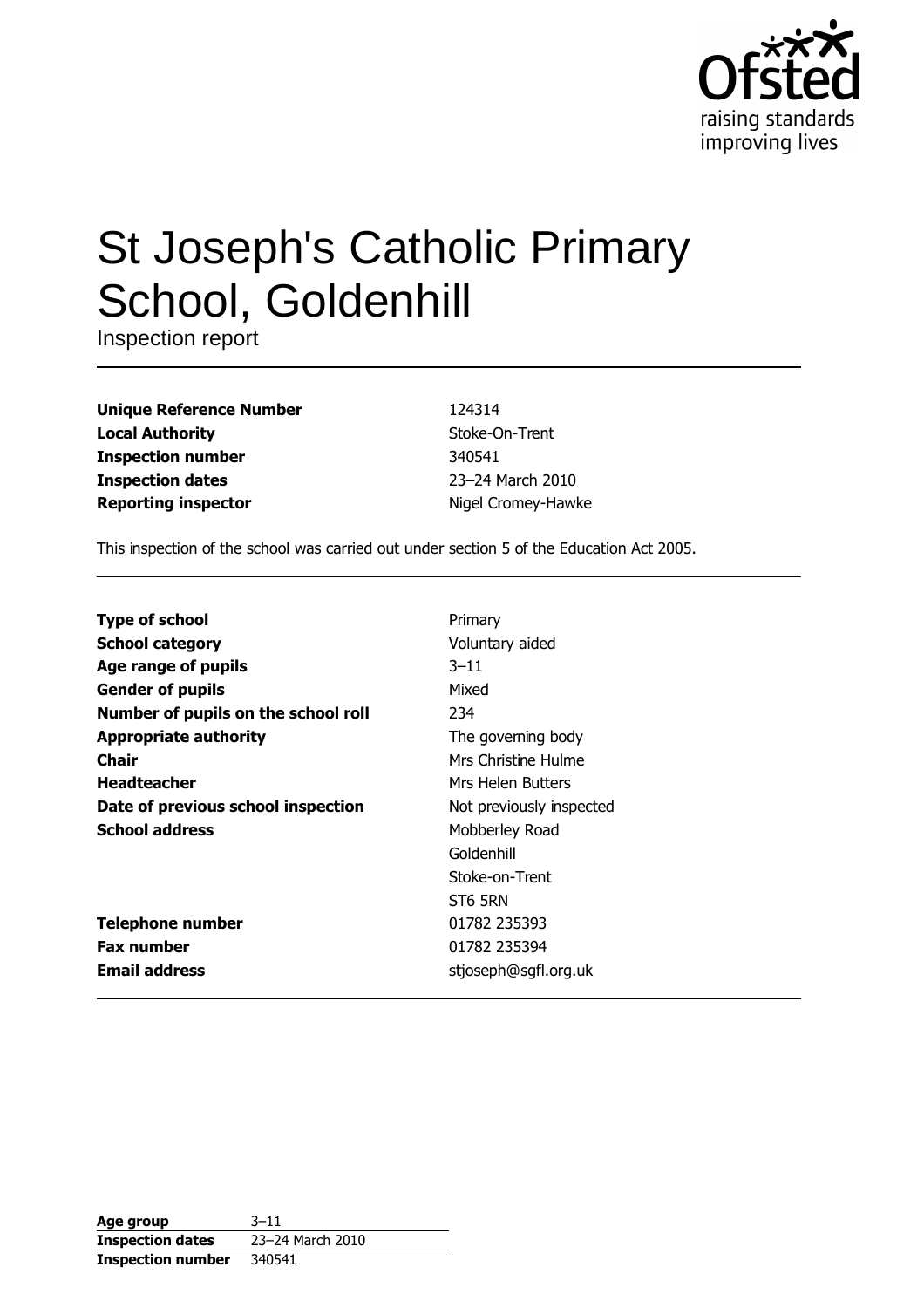The Office for Standards in Education, Children's Services and Skills (Ofsted) regulates and inspects to achieve excellence in the care of children and young people, and in education and skills for learners of all ages. It regulates and inspects childcare and children's social care, and inspects the Children and Family Court Advisory Support Service (Cafcass), schools, colleges, initial teacher training, work-based learning and skills training, adult and community learning, and education and training in prisons and other secure establishments. It rates council children's services, and inspects services for looked after children, safequarding and child protection.

Further copies of this report are obtainable from the school. Under the Education Act 2005, the school must provide a copy of this report free of charge to certain categories of people. A charge not exceeding the full cost of reproduction may be made for any other copies supplied.

If you would like a copy of this document in a different format, such as large print or Braille, please telephone 08456 404045, or email enquiries@ofsted.gov.uk.

You may copy all or parts of this document for non-commercial educational purposes, as long as you give details of the source and date of publication and do not alter the documentation in any way.

Royal Exchange Buildings St Ann's Square Manchester M2 7LA T: 08456 404045 Textphone: 0161 618 8524 E: enquiries@ofsted.gov.uk W: www.ofsted.gov.uk © Crown copyright 2010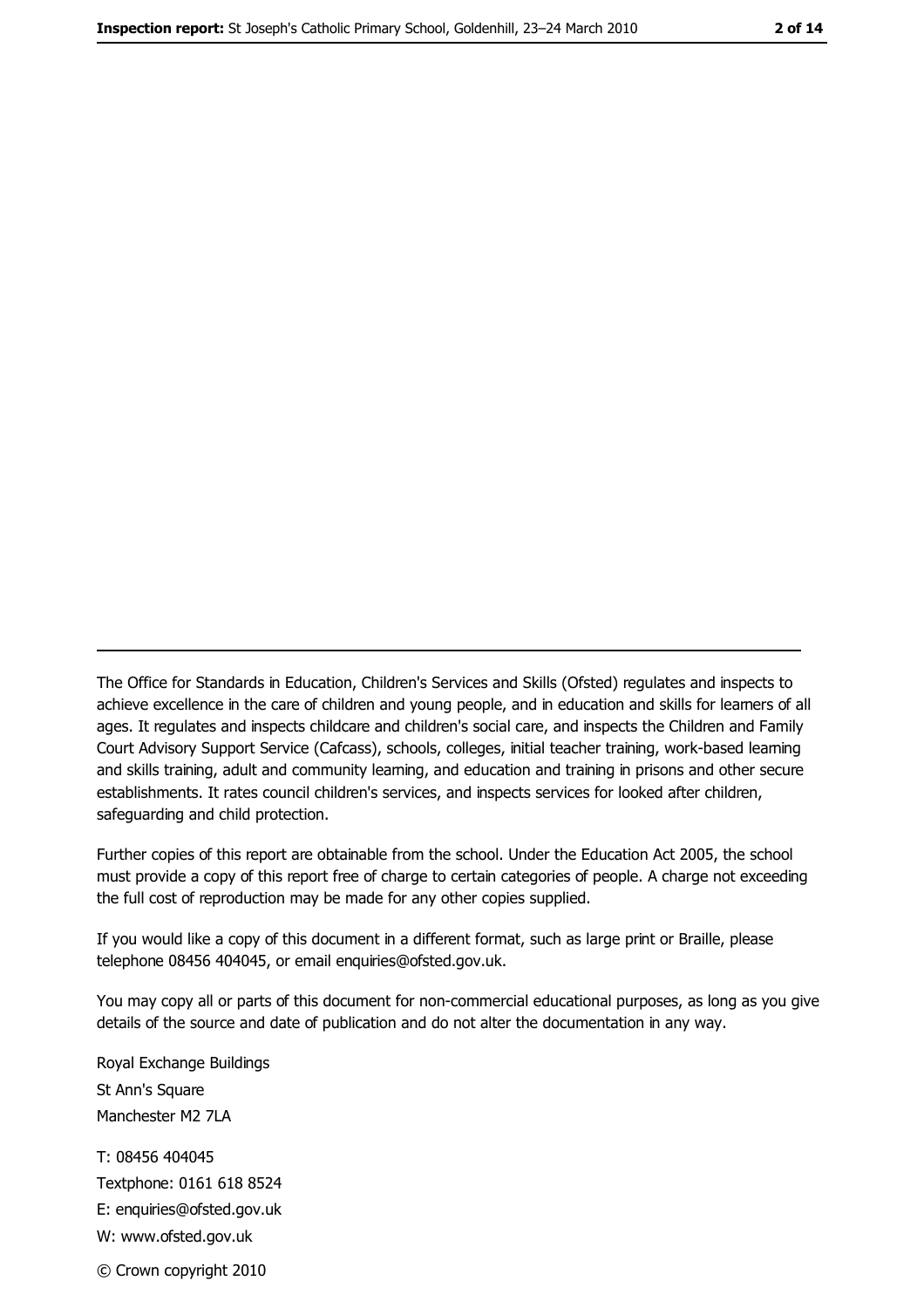# **Introduction**

This inspection was carried out by three additional inspectors. They visited ten lessons, observing eight teachers and all classes. They also held meetings with governors, staff, groups of pupils, and parents and carers. They observed the school's work, and looked at a wide range of documentation, including development plans, self-evaluation records, policies and performance data. Questionnaires from 62 parents and carers, 111 pupils and 23 staff were scrutinised.

- what the school is doing to improve attainment in mathematics  $\blacksquare$
- how the school is improving the quality of learning and teaching  $\blacksquare$
- given recent changes, how well focused and cohesive staff are in driving the school  $\blacksquare$ forward.

# **Information about the school**

This is a primary school of average size. The majority of pupils are of White British heritage, with some pupils from Gipsy, Romany and Traveller families. There are few pupils who speak English as an additional language. The number of pupils with special educational needs and/or disabilities is average. The proportion eligible for free school meals is broadly average. The school has Healthy Schools and Activemark awards.

It has been without a permanent headteacher for the last year and is currently part of a loose federation of three Roman Catholic schools led by an acting executive headteacher and an on-site head of school. There have been significant staff changes over the last year.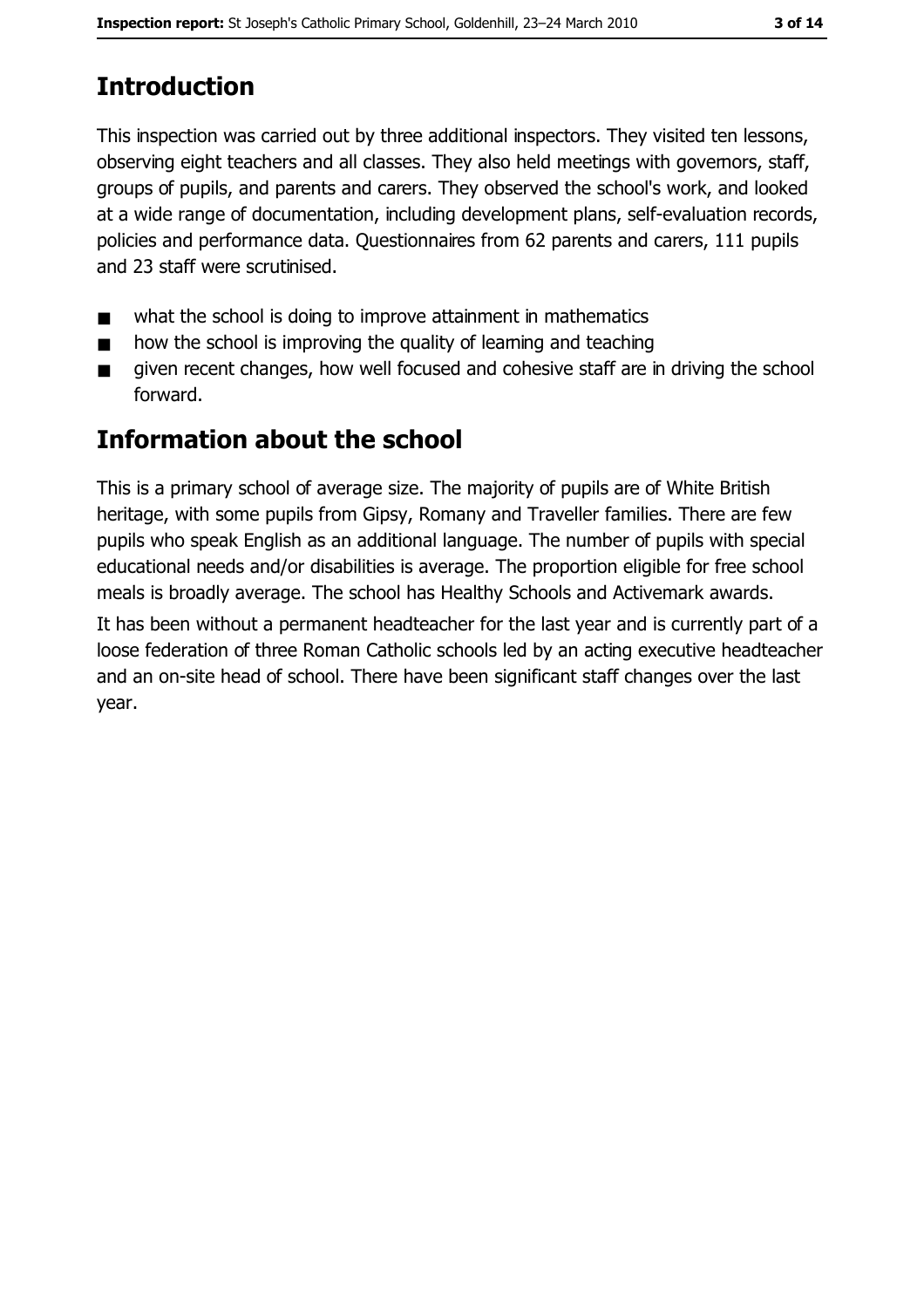# **Inspection judgements**

# Overall effectiveness: how good is the school?

## The school's capacity for sustained improvement

## **Main findings**

St Joseph's Catholic Primary is a satisfactory school. It has some good features. One parent, reflecting a typical view, commented, 'My daughter enjoys her school day, the staff are very supportive, and it's a warm, friendly school.'

Recent challenges facing the school over staffing are being overcome and it is moving forward under the leadership of the acting headteacher, staff and governors. In the recently restructured Early Years Foundation Stage, children make a sound start to their learning as a result of satisfactory teaching, curriculum, and leadership and management. In this key stage, new systems and ways of working are being successfully embedded, but assessment practice is inconsistent. Pupils' progress through Key Stages 1 and 2 is satisfactory overall and good in some areas, notably in English and science. Attainment by the time pupils leave in Year 6 is broadly average. Pupils with special educational needs and/or disabilities and those from Gipsy, Romany and Traveller families make satisfactory and, in some cases, good progress, as a result of the good support provided by the school. Teaching is satisfactory, with some that is good. Some activities do not appropriately match pupils' needs, especially the more able, and do not enable pupils to work independently. The satisfactory curriculum has strengths in the use of information and communication technology (ICT), the arts and sport. There is an effective programme of personal, social and health education that promotes pupils' personal development well. The school recognises that some of its plans to develop community cohesion are not fully implemented and that pupils' understanding of the cultural diversity of the modern world is relatively weak. As a result, pupils' spiritual, social, moral and cultural development is satisfactory overall. Pupils enjoy their time in school, behaviour is good and pupils say they feel safe and valued. There is a warm and positive atmosphere in the school, created by the good care, guidance and support provided. There is a strong focus upon pupils' health and welfare. Governors support the school satisfactorily. Through its extensive self-evaluation, the school has a good understanding of its strengths and weaknesses and appropriate plans are in place to bring about improvement. Some of these plans are shared with its partners in the federation. As such, the school's capacity for sustained improvement is satisfactory.

# What does the school need to do to improve further?

- Improve the quality of teaching and learning to at least good by:  $\blacksquare$ 
	- ensuring a better match of activities in lessons to pupils' needs, especially the needs of more-able pupils

| 3 |  |
|---|--|
| 3 |  |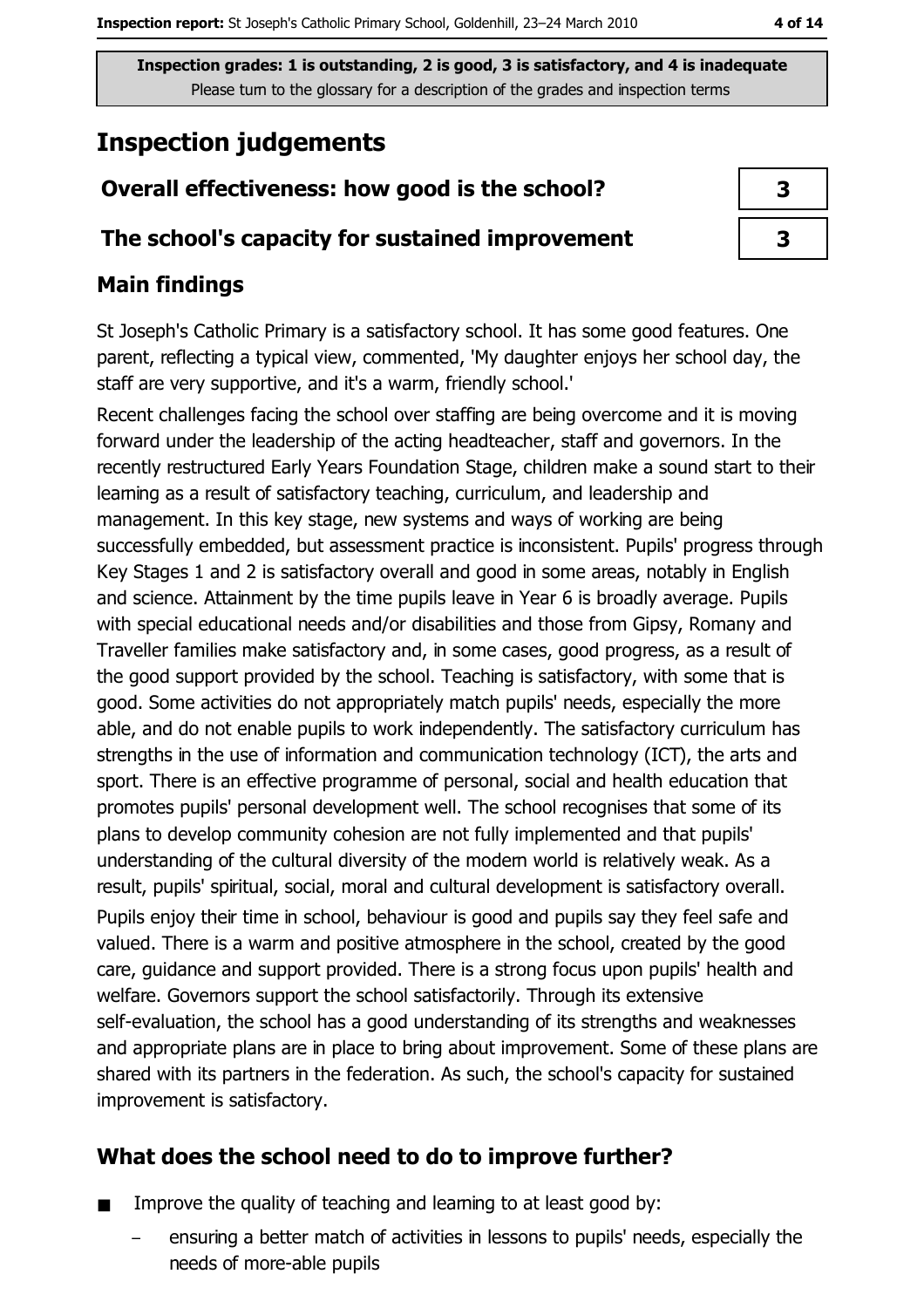- helping pupils to work more independently by giving them clearer guidance in lessons on how to move on to the next stage in their learning.
- Broaden pupils' understanding of and contact with the richness of the wider world.
- Continue to develop assessment practices in the Early Years Foundation Stage in  $\blacksquare$ order to track children's progress more accurately, to inform planning and to shape teaching and learning.
- About 40% of the schools whose overall effectiveness is judged satisfactory may  $\blacksquare$ receive a monitoring visit by an Ofsted inspector before the next section 5 inspection.

#### **Outcomes for individuals and groups of pupils**

The school is accurate in its self-evaluation that achievement and enjoyment is satisfactory and that attainment is broadly average. Learning is satisfactory in the majority of lessons, with pupils engaged as a result of satisfactory and sometimes good teaching. Pupils acquire knowledge, develop understanding and learn and practise their skills satisfactorily. They are keen to succeed, most apply themselves well in lessons and often work at a good pace when provided with appropriate tasks and guidance. Attainment by the time pupils leave Year 6 is broadly average, although in 2009 it reached high levels in English and science. Attainment is variable across year groups, reflecting differences in the quality of teaching. The school's new leadership team is tackling this vigorously and most groups of pupils are now on track to meet the challenging targets the school has set, including those in mathematics, where there were previous weaknesses. Given pupils' starting points, this represents satisfactory, and in some cases good, progress. Pupils with special educational needs and/or disabilities and the small numbers of pupils from Gipsy, Romany and Traveller families make satisfactory progress overall, as a result of the good support and guidance they receive.

Pupils across the school clearly enjoy the majority of their learning and their behaviour is good. The school is a harmonious and happy community in which pupils say they feel safe and from which they benefit enormously. They respond by taking on many responsibilities, for example as members of the school council, as buddies to support each other and by helping around the school. Their involvement in the local community is, however, more limited. The school places a high priority upon raising pupils' awareness of what it means to lead a healthy lifestyle. Their understanding of this is good, reflecting the school's awards. Attendance is satisfactory but improving strongly, with the number of persistent absentees being reduced considerably as a result of concerted action this year. Together with the effective promotion of key skills in language and ICT, this means that pupils are prepared satisfactorily for the next stage in their education.

#### These are the grades for pupils' outcomes

3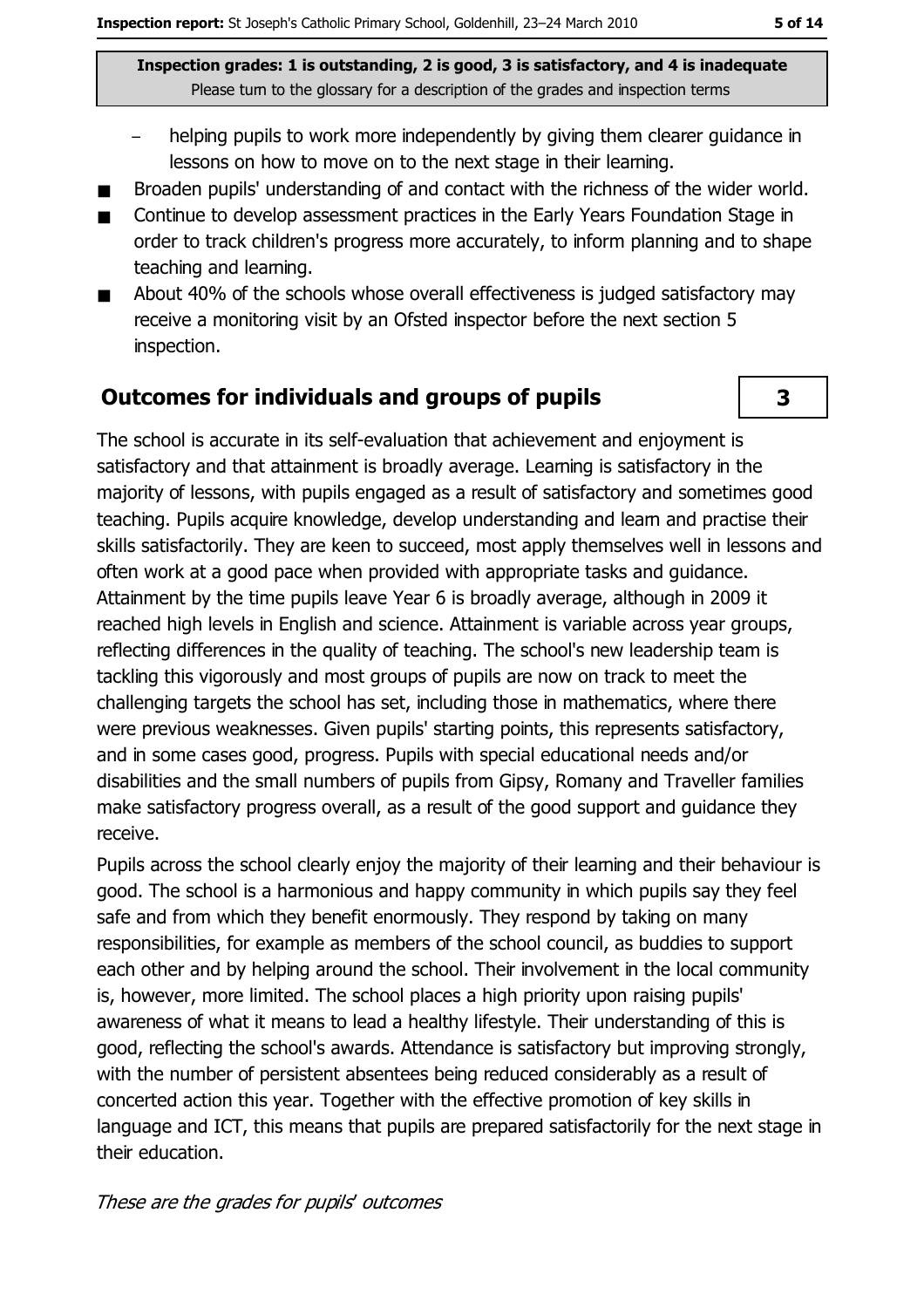| Pupils' achievement and the extent to which they enjoy their learning                                                     | 3                       |
|---------------------------------------------------------------------------------------------------------------------------|-------------------------|
| Taking into account:<br>Pupils' attainment <sup>1</sup>                                                                   | 3                       |
| The quality of pupils' learning and their progress                                                                        | 3                       |
| The quality of leaming for pupils with special educational needs and/or<br>disabilities and their progress                | 3                       |
| The extent to which pupils feel safe                                                                                      | $\overline{\mathbf{2}}$ |
| <b>Pupils' behaviour</b>                                                                                                  | $\mathbf{2}$            |
| The extent to which pupils adopt healthy lifestyles                                                                       | $\mathbf{2}$            |
| The extent to which pupils contribute to the school and wider community                                                   | 3                       |
| The extent to which pupils develop workplace and other skills that will<br>contribute to their future economic well-being | 3                       |
| Taking into account:<br>Pupils' attendance <sup>1</sup>                                                                   | 3                       |
| The extent of pupils' spiritual, moral, social and cultural development                                                   | 3                       |

#### How effective is the provision?

Teaching is predominantly satisfactory. There is some that is good. A specific programme to support the development of teaching has been introduced by the new acting headteacher which is beginning to have a positive impact. In the best lessons good planning ensures that appropriate and varied activities are provided and that challenge from the teacher stimulates pupils' interests. In mathematics split-class teaching between the teacher and the assistant targets pupils' needs effectively. Individual targets for pupils have recently been introduced and are regularly reviewed and updated. Pupils say they find these useful, but in the satisfactory lessons academic quidance is sometimes too generalised and, as a result, pupils are insufficiently informed about their learning and not always able to work independently.

The curriculum is currently under review, with a more extensive range of creative topic approaches being planned across all areas of learning. The effective curriculum for music, the arts and sport promotes pupils' learning and personal development well. Weak areas in mathematics have been identified and good support put in place to target them. The provision of extra-curricular activities is satisfactory and well supported by pupils. An enrichment focus on international cultures is enjoyed by pupils, but their understanding of the wider world is otherwise limited.

The school helps to bring about significant improvements in attitudes, behaviour and relationships for many of its pupils. Transition arrangements for pupils joining and

 $\overline{1}$  The grades for attainment and attendance are: 1 is high; 2 is above average; 3 is broadly average; and 4 is low.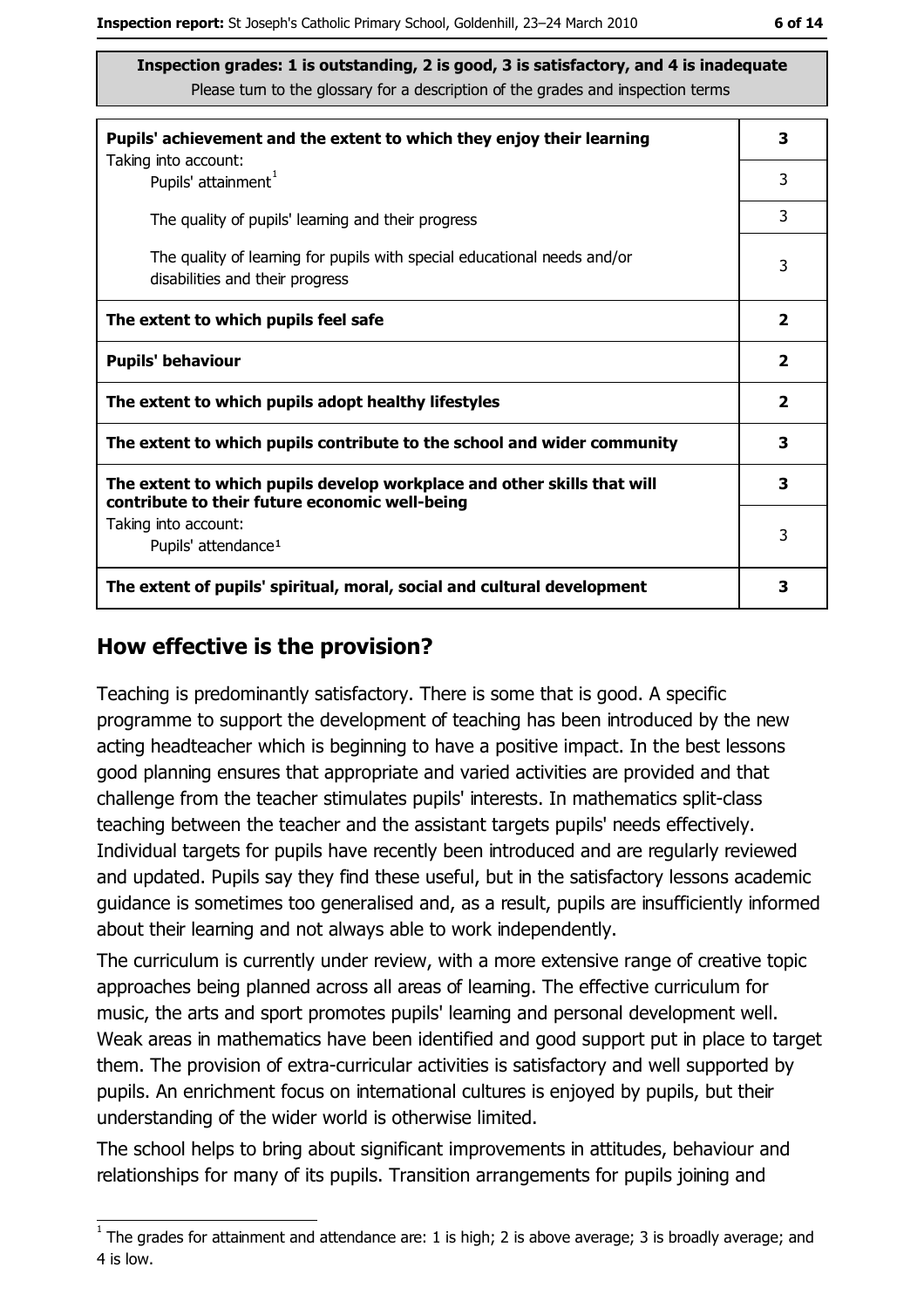leaving the school are good and the school works well with a wide range of agencies to support vulnerable pupils in their learning. Individual education plans reflect clear and appropriate strategies for supporting these pupils' needs. Teaching assistants are often highly effective in their support of learning. The work of the learning mentor is especially valued by pupils, staff, and parents and carers and provides very good support for pupils' personal and learning needs.

These are the grades for the quality of provision

| The quality of teaching                                                                                    |  |
|------------------------------------------------------------------------------------------------------------|--|
| Taking into account:<br>The use of assessment to support learning                                          |  |
| The extent to which the curriculum meets pupils' needs, including, where<br>relevant, through partnerships |  |
| The effectiveness of care, guidance and support                                                            |  |

#### How effective are leadership and management?

The acting headteacher has a clear vision for the school and is driving improvement forward with determination and skill. Significant organisational challenges have been overcome and staffing consolidated. The headteacher communicates this ambition well to staff, parents and carers, and pupils and this energy is beginning to be embedded at other levels in the school. Leadership and management of subject teaching and learning are satisfactory but improving rapidly. This is helped by increasingly accurate self-evaluation that is providing the school with a good understanding of its strengths and areas that need development. Good plans are in place to address areas for development. Safeguarding procedures are good, reflecting the good care in the school. The promotion of equal opportunities is satisfactory, reflecting the variable teaching provision. Partnerships with local schools are good, but otherwise are underdeveloped. The school has carried out an audit of its social, religious and ethnic context and has a set of planned actions to extend its community cohesion. Other than the effective link with Sierra Leone, many of these planned actions have yet to be fully realised and the school recognises that pupils' understanding of and contact with the wider world is satisfactory. Governors know the strengths and areas for development in the school, visit it frequently and satisfactorily provide support and challenge.

These are the grades for leadership and management

| The effectiveness of leadership and management in embedding ambition and<br>driving improvement                                                                     |   |
|---------------------------------------------------------------------------------------------------------------------------------------------------------------------|---|
| Taking into account:<br>The leadership and management of teaching and learning                                                                                      | 3 |
| The effectiveness of the governing body in challenging and supporting the<br>school so that weaknesses are tackled decisively and statutory responsibilities<br>met |   |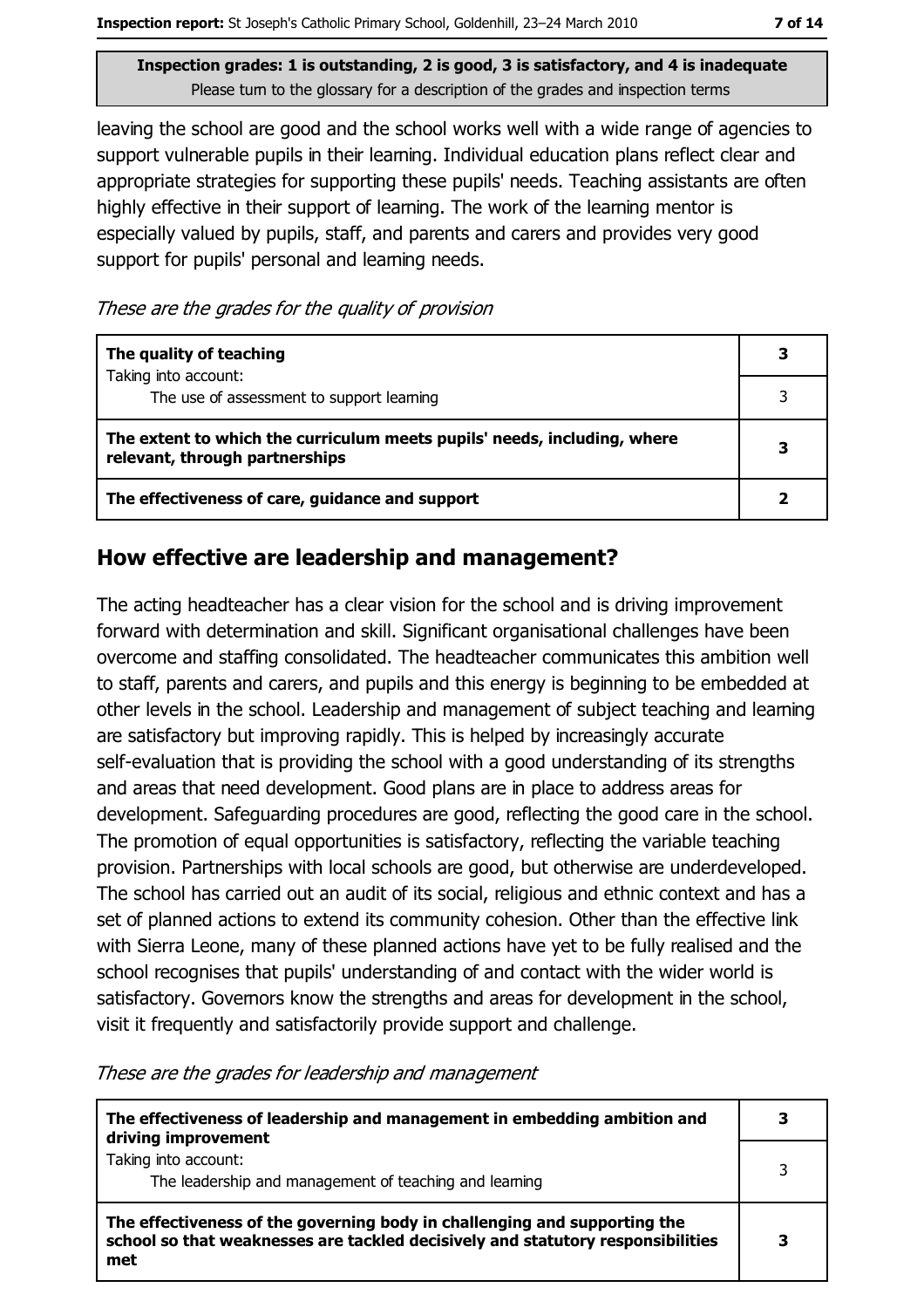| Inspection grades: 1 is outstanding, 2 is good, 3 is satisfactory, and 4 is inadequate<br>Please tum to the glossary for a description of the grades and inspection terms |              |
|---------------------------------------------------------------------------------------------------------------------------------------------------------------------------|--------------|
| The effectiveness of the school's engagement with parents and carers                                                                                                      | з            |
| The effectiveness of partnerships in promoting learning and well-being                                                                                                    | 3            |
| The effectiveness with which the school promotes equality of opportunity and<br>tackles discrimination                                                                    | 3            |
| The effectiveness of safeguarding procedures                                                                                                                              | $\mathbf{2}$ |
| The effectiveness with which the school promotes community cohesion                                                                                                       | 3            |
| The effectiveness with which the school deploys resources to achieve<br>value for money                                                                                   | з            |

## **Early Years Foundation Stage**

Comprehensive induction arrangements, including home visits, ensure that children and their parents and carers receive a warm welcome to the school. Children settle happily in the safe environment. The majority enter the Nursery with knowledge, understanding and skills at levels below those typical for their age, especially in communication, language and literacy, personal development, and knowledge and understanding of the world.

Progress through the Early Years Foundation Stage is satisfactory, with children reaching broadly expected levels in their early learning goals by the time they enter Year 1. Progress in their acquisition of language skills is good. Teachers assess children's progress frequently and well, but some staff do not yet use consistently the systems for recording this data. As a result, planning the next steps in some children's learning is not always as well informed as it should be. Teaching is satisfactory and improving well as staff adjust to their new roles.

Teachers communicate regularly with parents and carers and are well aware of children's interests. Pastoral care is good, as is support for vulnerable children. Teachers plan a good range of activities that children enjoy, with a good balance between activities they direct and those children choose for themselves. The outdoor area is satisfactorily resourced but well used and the school has plans to develop it further. Parents and carers are full of praise for the family learning opportunities provided each week. Leadership and management are satisfactory, with staff training up to date and all safequarding requirements met.

| <b>Overall effectiveness of the Early Years Foundation Stage</b>                             | 3 |
|----------------------------------------------------------------------------------------------|---|
| Taking into account:<br>Outcomes for children in the Early Years Foundation Stage            |   |
| The quality of provision in the Early Years Foundation Stage                                 |   |
| The effectiveness of leadership and management of the Early Years<br><b>Foundation Stage</b> | 3 |

These are the grades for the Early Years Foundation Stage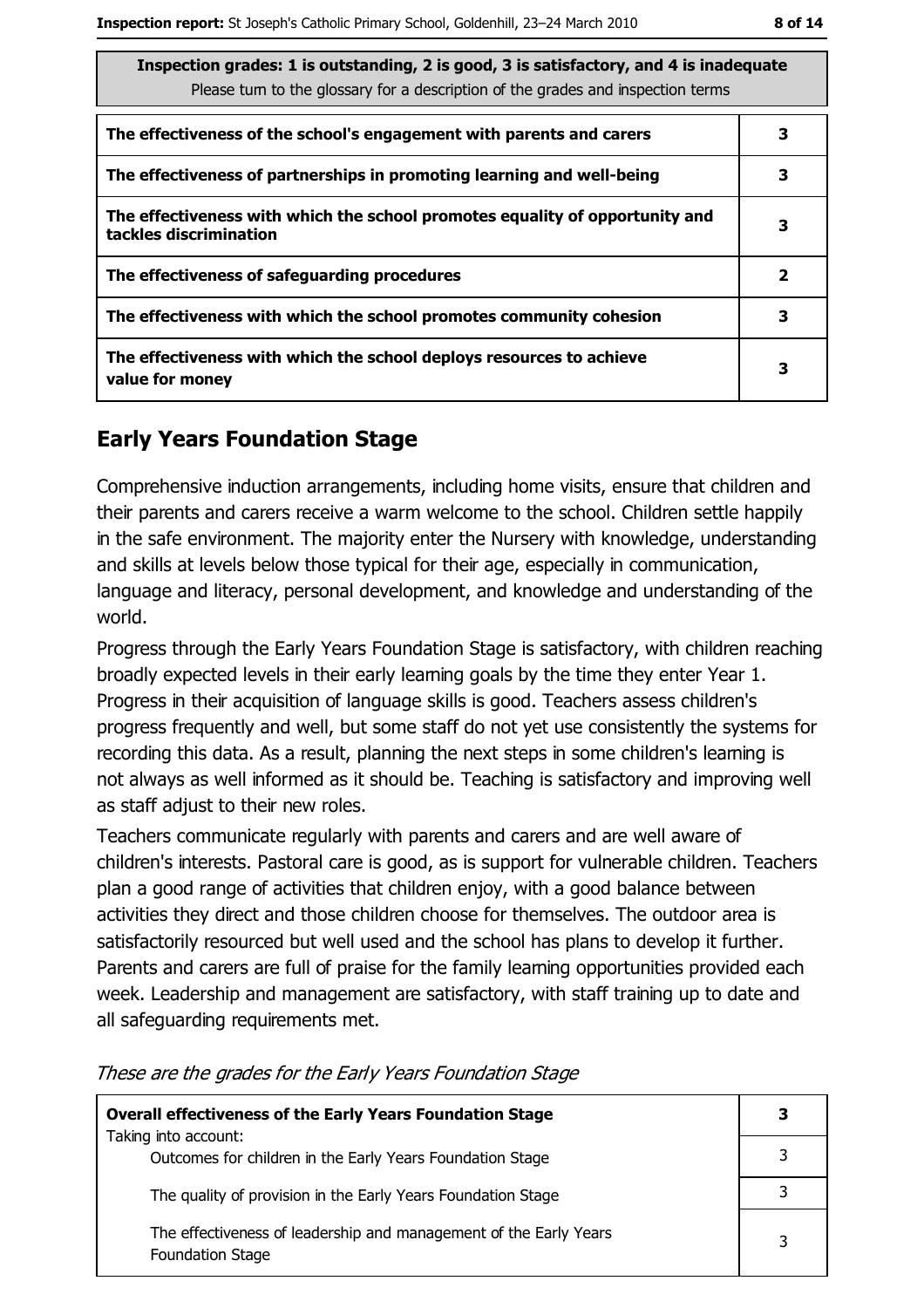#### **Views of parents and carers**

A very large majority of parents and carers who returned the questionnaires are happy with most aspects of the school and consider it to be well led and managed. Some parents and carers expressed concerns about how well they are informed of their children's progress and about the effective management of unacceptable behaviour. Inspection evidence indicates that the school has new and appropriate systems in place for such communication with parents and carers, including the recently introduced texting service, and that behaviour is good.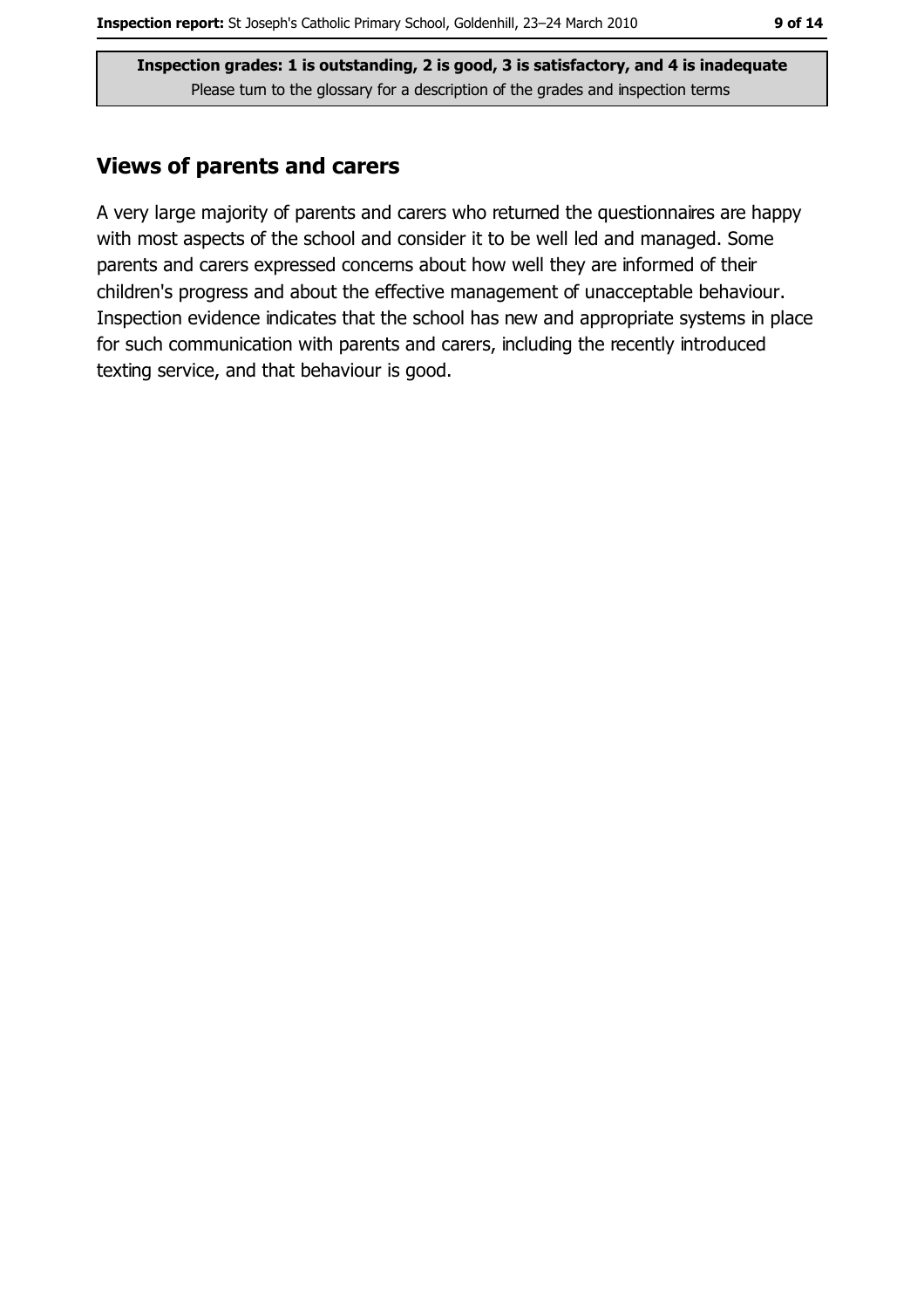## Responses from parents and carers to Ofsted's questionnaire

Ofsted invited all the registered parents and carers of pupils registered at St Joseph's Catholic Primary School, Goldenhill to complete a questionnaire about their views of the school.

In the questionnaire, parents and carers were asked to record how strongly they agreed with 13 statements about the school.

The inspection team received 62 completed questionnaires by the end of the on-site inspection. In total, there are 234 pupils registered at the school.

| <b>Statements</b>                                                                                                                                                                                                                                       | <b>Strongly</b><br><b>Agree</b> |               |              | <b>Agree</b>  |                | <b>Disagree</b> |                | <b>Strongly</b><br>disagree |
|---------------------------------------------------------------------------------------------------------------------------------------------------------------------------------------------------------------------------------------------------------|---------------------------------|---------------|--------------|---------------|----------------|-----------------|----------------|-----------------------------|
|                                                                                                                                                                                                                                                         | <b>Total</b>                    | $\frac{1}{2}$ | <b>Total</b> | $\frac{0}{0}$ | <b>Total</b>   | $\frac{0}{0}$   | <b>Total</b>   | $\frac{1}{2}$               |
| My child enjoys school                                                                                                                                                                                                                                  | 34                              | 55            | 26           | 42            | 1              | $\overline{2}$  | $\mathbf{0}$   | 0                           |
| The school keeps my child<br>safe                                                                                                                                                                                                                       | 31                              | 50            | 29           | 47            | 1              | $\overline{2}$  | 1              | $\overline{2}$              |
| The school informs me<br>about my child's progress                                                                                                                                                                                                      | 23                              | 37            | 28           | 45            | 10             | 16              | 1              | $\overline{2}$              |
| My child is making enough<br>progress at this school                                                                                                                                                                                                    | 22                              | 35            | 34           | 55            | 5              | 8               | 1              | $\overline{2}$              |
| The teaching is good at this<br>school                                                                                                                                                                                                                  | 25                              | 40            | 32           | 52            | 4              | 6               | 1              | $\overline{2}$              |
| The school helps me to<br>support my child's learning                                                                                                                                                                                                   | 22                              | 35            | 32           | 52            | 4              | 6               | $\overline{2}$ | 3                           |
| The school helps my child to<br>have a healthy lifestyle                                                                                                                                                                                                | 27                              | 44            | 31           | 50            | $\overline{2}$ | 3               | 1              | $\overline{2}$              |
| The school makes sure that<br>my child is well prepared for<br>the future (for example<br>changing year group,<br>changing school, and for<br>children who are finishing<br>school, entering further or<br>higher education, or<br>entering employment) | 22                              | 35            | 32           | 52            | 3              | 5               | $\mathbf 0$    | $\mathbf 0$                 |
| The school meets my child's<br>particular needs                                                                                                                                                                                                         | 24                              | 39            | 31           | 50            | 3              | 5               | 0              | $\mathbf 0$                 |
| The school deals effectively<br>with unacceptable behaviour                                                                                                                                                                                             | 15                              | 24            | 38           | 61            | 5              | 8               | 3              | 5                           |
| The school takes account of<br>my suggestions and<br>concerns                                                                                                                                                                                           | 18                              | 29            | 37           | 60            | 4              | 6               | 1              | $\overline{2}$              |
| The school is led and<br>managed effectively                                                                                                                                                                                                            | 17                              | 27            | 38           | 61            | 5              | 8               | $\mathbf{1}$   | $\overline{2}$              |
| Overall, I am happy with my<br>child's experience at this<br>school                                                                                                                                                                                     | 26                              | 42            | 31           | 50            | $\overline{2}$ | 3               | $\mathbf{1}$   | $\overline{2}$              |

The table above summarises the responses that parents and carers made to each statement. The percentages indicate the proportion of parents and carers giving that response out of the total number of completed questionnaires. Where one or more parents and carers chose not to answer a particular question, the percentages will not add up to 100%.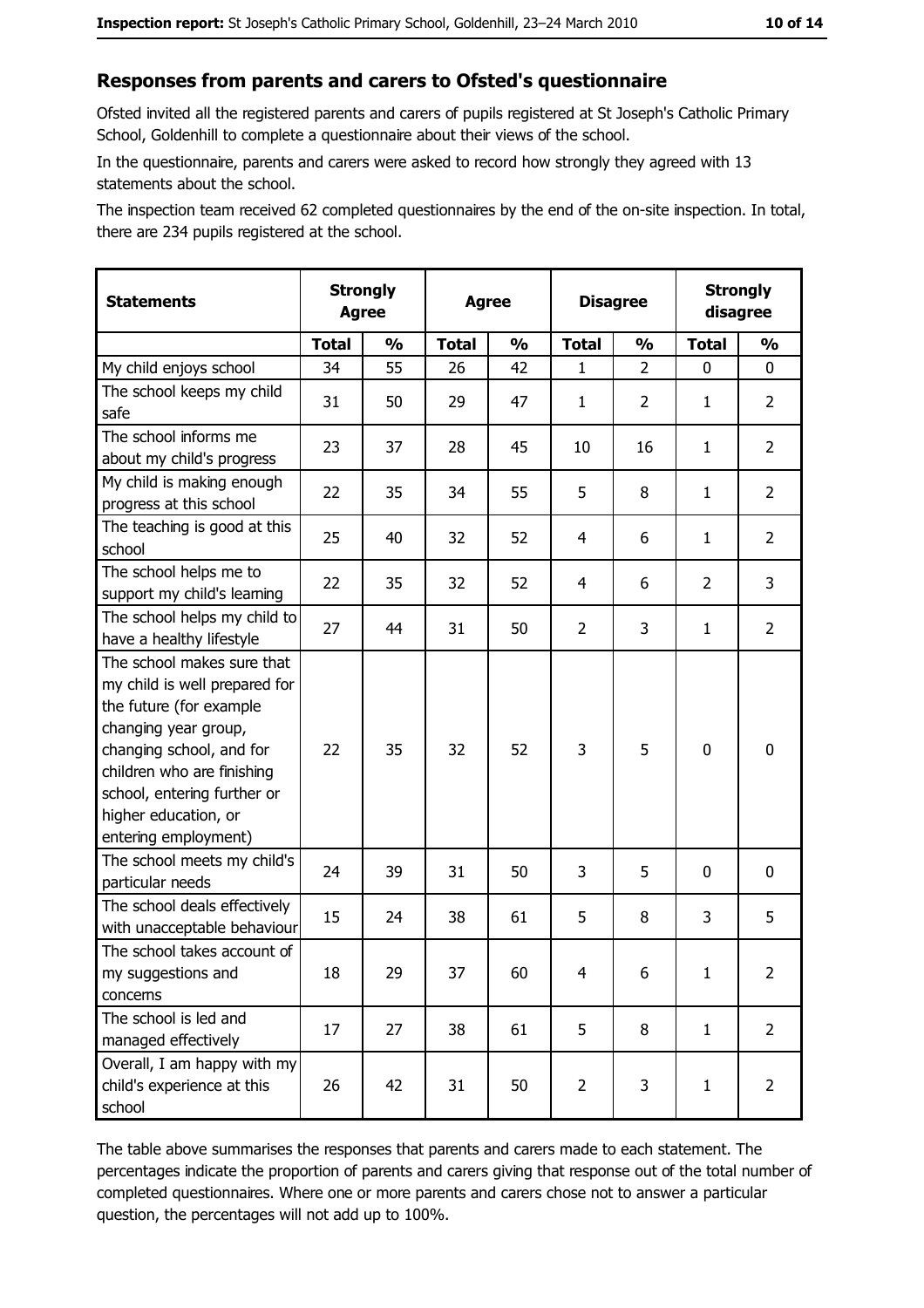# Glossary

| Grade   | <b>Judgement</b> | <b>Description</b>                                                                                                                                                                                                               |
|---------|------------------|----------------------------------------------------------------------------------------------------------------------------------------------------------------------------------------------------------------------------------|
| Grade 1 | Outstanding      | These features are highly effective. An oustanding<br>school provides exceptionally well for its pupils' needs.                                                                                                                  |
| Grade 2 | Good             | These are very positive features of a school. A school<br>that is good is serving its pupils well.                                                                                                                               |
| Grade 3 | Satisfactory     | These features are of reasonable quality. A satisfactory<br>school is providing adequately for its pupils.                                                                                                                       |
| Grade 4 | Inadequate       | These features are not of an acceptable standard. An<br>inadequate school needs to make significant<br>improvement in order to meet the needs of its pupils.<br>Ofsted inspectors will make further visits until it<br>improves. |

## What inspection judgements mean

## Overall effectiveness of schools inspected between September 2007 and July 2008

|                       | Overall effectiveness judgement (percentage of<br>schools) |      |                     |                   |  |
|-----------------------|------------------------------------------------------------|------|---------------------|-------------------|--|
| <b>Type of school</b> | Outstanding                                                | Good | <b>Satisfactory</b> | <b>Inadequate</b> |  |
| Nursery schools       | 39                                                         | 58   | 3                   | 0                 |  |
| Primary schools       | 13                                                         | 50   | 33                  | 4                 |  |
| Secondary schools     | 17                                                         | 40   | 34                  | 9                 |  |
| Sixth forms           | 18                                                         | 43   | 37                  | $\overline{2}$    |  |
| Special schools       | 26                                                         | 54   | 18                  | $\overline{2}$    |  |
| Pupil referral units  | 7                                                          | 55   | 30                  | 7                 |  |
| All schools           | 15                                                         | 49   | 32                  | 5                 |  |

New school inspection arrangements were introduced on 1 September 2009. This means that inspectors now make some additional judgements that were not made previously.

The data in the table above were reported in The Annual Report of Her Majesty's Chief Inspector of Education, Children's Services and Skills 2007/08.

Percentages are rounded and do not always add exactly to 100. Secondary school figures include those that have sixth forms, and sixth form figures include only the data specifically for sixth form inspection judgements.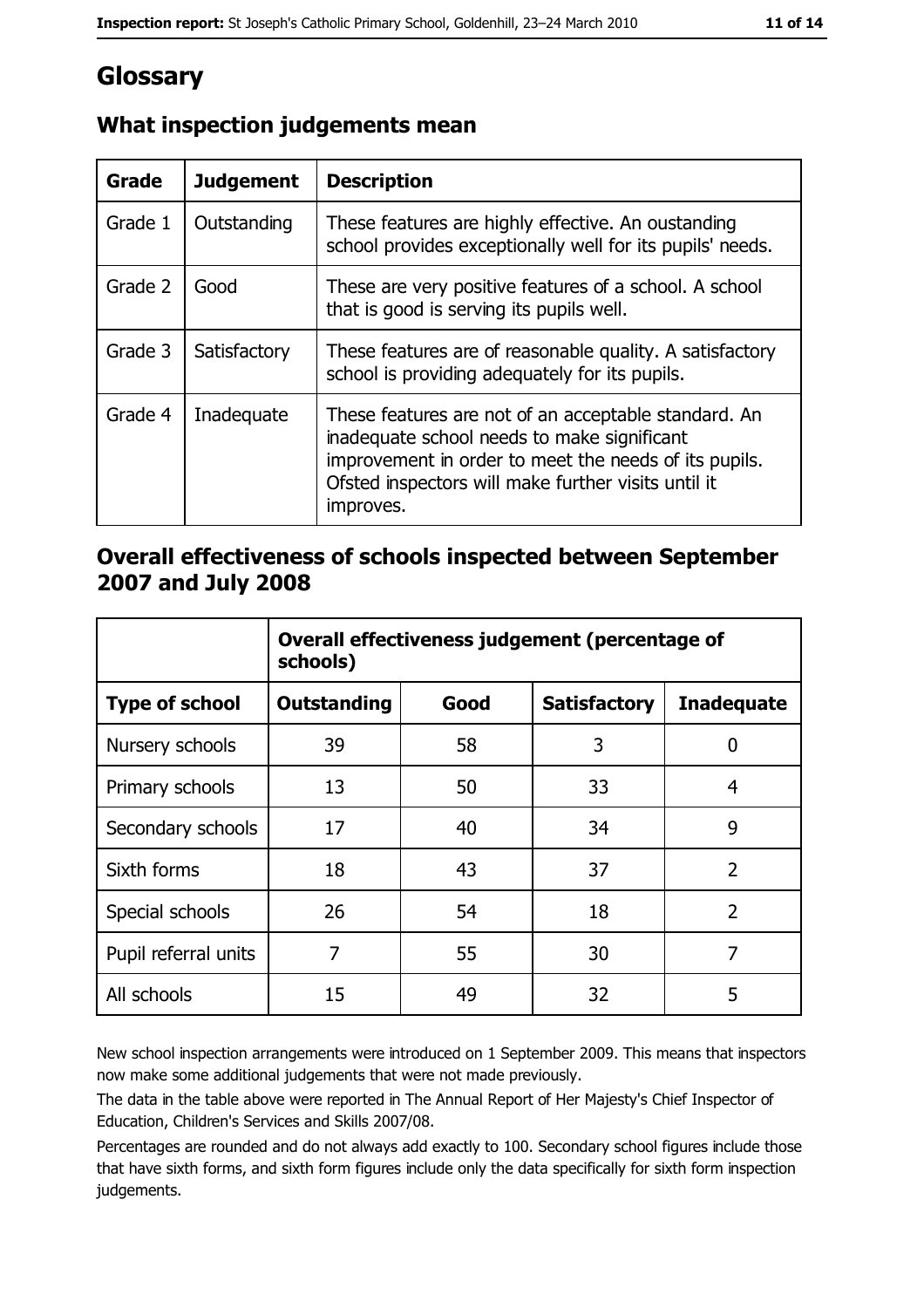# **Common terminology used by inspectors**

| Achievement:                  | the progress and success of a pupil in<br>their learning, development or training.                                                                                                                                                                                                                           |
|-------------------------------|--------------------------------------------------------------------------------------------------------------------------------------------------------------------------------------------------------------------------------------------------------------------------------------------------------------|
| Attainment:                   | the standard of the pupils' work shown by<br>test and examination results and in<br>lessons.                                                                                                                                                                                                                 |
| Capacity to improve:          | the proven ability of the school to<br>continue improving. Inspectors base this<br>judgement on what the school has<br>accomplished so far and on the quality of<br>its systems to maintain improvement.                                                                                                     |
| Leadership and management:    | the contribution of all the staff with<br>responsibilities, not just the headteacher,<br>to identifying priorities, directing and<br>motivating staff and running the school.                                                                                                                                |
| Leaming:                      | how well pupils acquire knowledge,<br>develop their understanding, learn and<br>practise skills and are developing their<br>competence as learners.                                                                                                                                                          |
| <b>Overall effectiveness:</b> | inspectors form a judgement on a school's<br>overall effectiveness based on the findings<br>from their inspection of the school. The<br>following judgements, in particular,<br>influence what the overall effectiveness<br>judgement will be.                                                               |
|                               | The school's capacity for sustained<br>improvement.<br>Outcomes for individuals and groups<br>of pupils.<br>The quality of teaching.<br>The extent to which the curriculum<br>meets pupil's needs, including where<br>relevant, through partnerships.<br>The effectiveness of care, guidance<br>and support. |
| Progress:                     | the rate at which pupils are learning in<br>lessons and over longer periods of time. It<br>is often measured by comparing the<br>pupils' attainment at the end of a key<br>stage with their attainment when they<br>started.                                                                                 |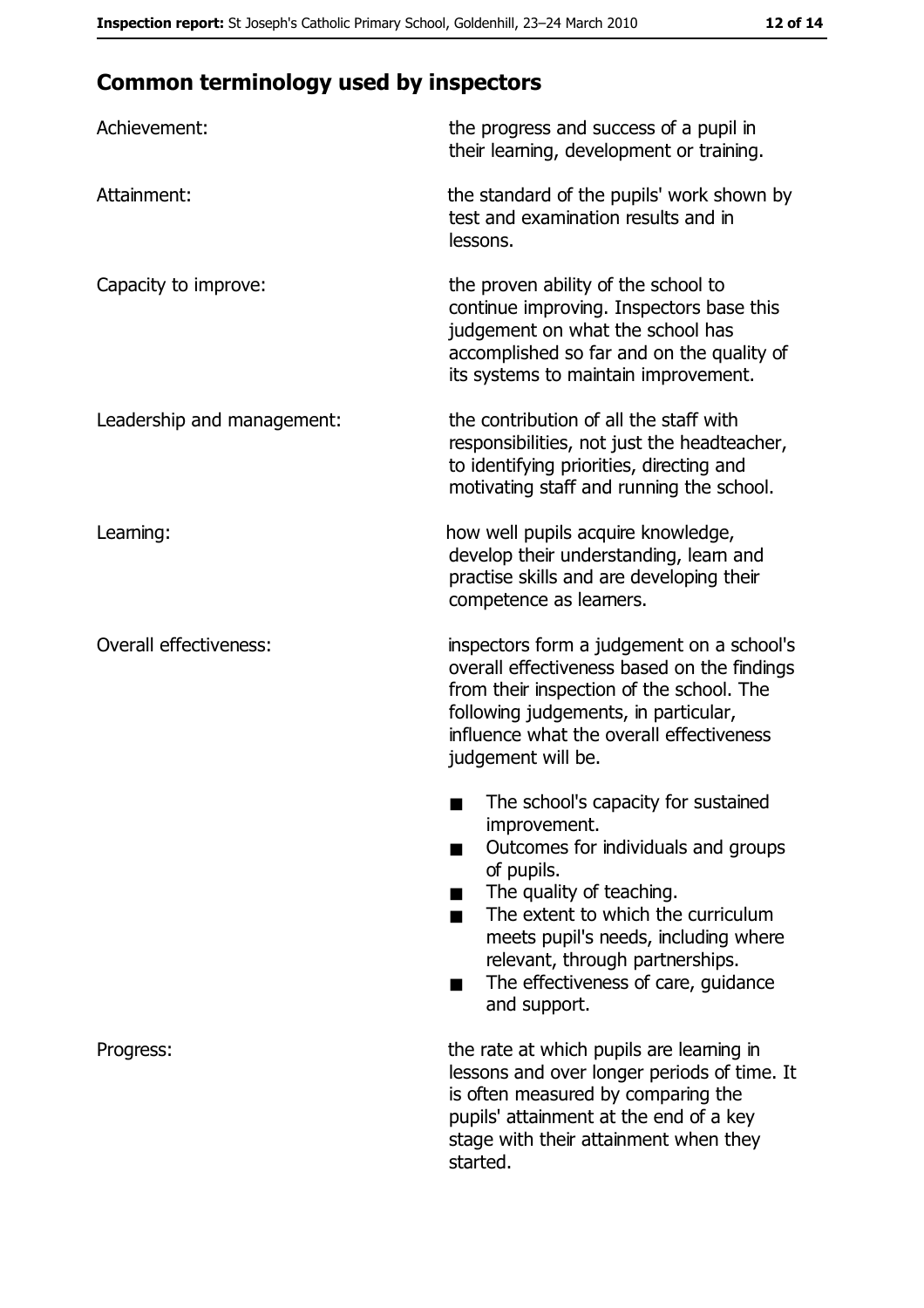This letter is provided for the school, parents and carers to share with their children. It describes Ofsted's main findings from the inspection of their school.



#### **Dear Pupils**

Thank you for the warm welcome you gave me and the team when we inspected your school recently. You were very friendly, polite and enthusiastic about what you do. You told us a lot of interesting things about your school and you are clearly very proud of it. St Joseph's is a satisfactory school. The new acting headteacher, staff and governors are helping the school to improve. You have a satisfactory start to your learning in the Nursery and Reception classes and this continues throughout the school, so that you reach broadly average standards by the time you leave in Year 6. In English and science some of you reach above average standards. You say you enjoy school and feel safe and valued, as a result of how well you are looked after. Your behaviour is good. Well done! Your attendance is satisfactory, but improving. The teaching is satisfactory, with some that is good. The range of subjects you take is satisfactory, with a good focus upon the important areas of English and mathematics. Your ICT skills are well developed. I have asked the school to consider the following things that will help make it improve.

- Make sure that all your lessons are at least good.  $\blacksquare$
- Help you to understand the wider world and to increase your contact with it.  $\blacksquare$
- For the adults who work with the children in Nursery and Reception to use what  $\blacksquare$ they know about how well children are getting on to plan activities that will help them to learn really well.

You can help by telling your teachers how best you learn and attending regularly. I wish you the best for the future.

Yours sincerely